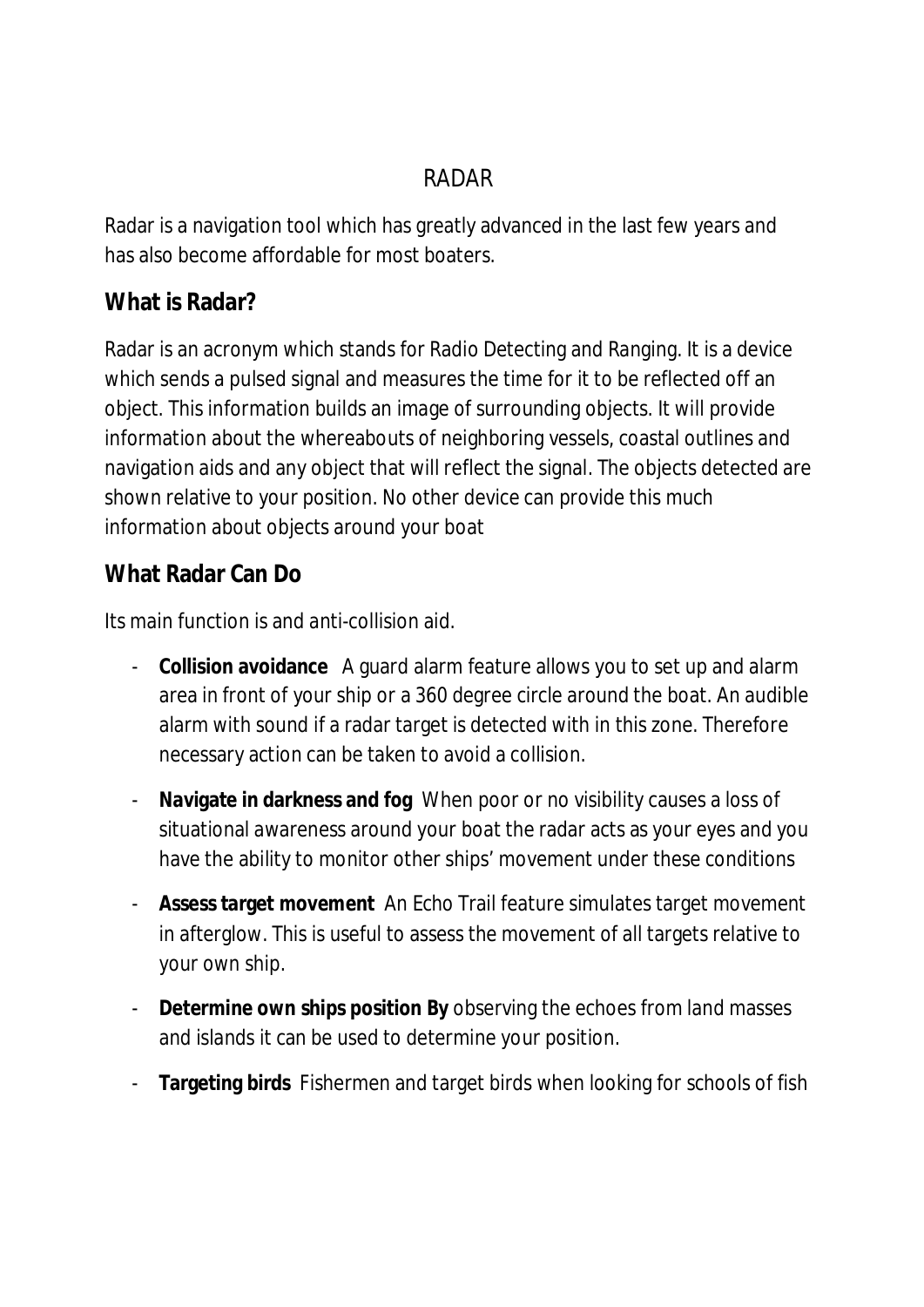# **Radar Range**

When purchasing radar you will see that a 2KW has a range of 24 miles and the 4 KW is 48 miles. This is maximum distance if the radar in the right conditions. The range that radar can detect is relative to the height of the radar scanner above water surface and the height of the target. The radar will show targets at a distance 6% greater than the optical horizon. This is because radio waves bend or refract slightly by atmospheric change.

You can calculate radar range with the following formula

D(nautical miles) =  $1.22$ (sq.root h $1 +$ sq.root h $2$ )

H1 = Antenna height (feet)

H2= Target height (feet)

EX. If a scanner is 12 ft above sea surface and the target is 40 ft then you should be able to see the targets echo on the display when the target is 11.93 miles from the radar

#### **Basic Radar System**

The basic system consists of two units. The scanner unit which may be an enclosed dome or an open array. A display unit which allows you to control the radar functions and observe the images created.

- **Scanner** The selection of the scanner is important to the expected performance. The scanner transmits the radio pulses and receives the reflected echoes. The array in the scanner produces a vertical and horizontal beamwidth.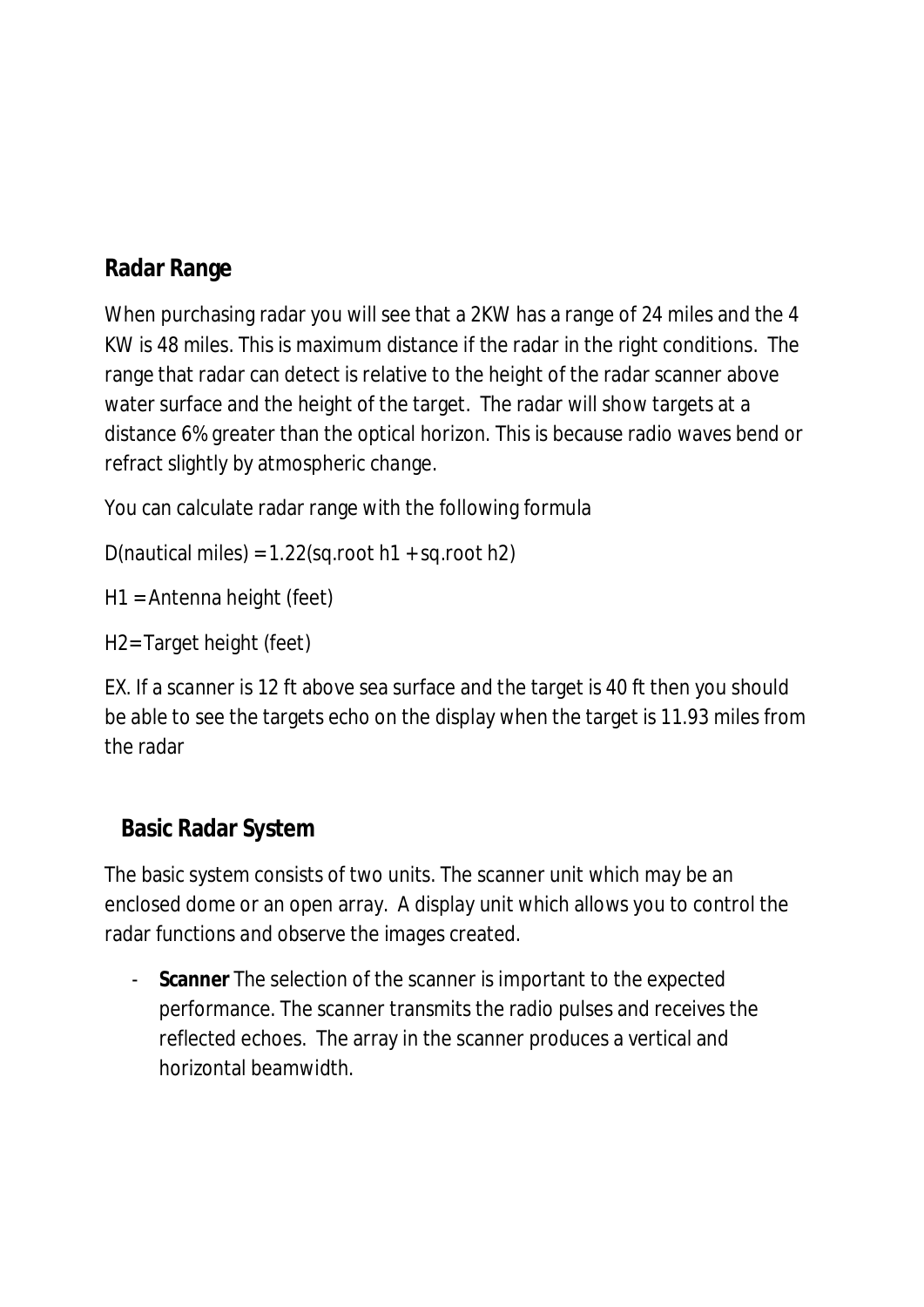- o **Horizontal Beamwidth** The length of the array determines the horizontal beamwdith. This can range from 5 degrees to .75 degrees. An 18" array on a 2 KW radar may have a 5 degree beamwidth and a 6 KW open array may have a .75 degree beamwidth. The narrower the horizontal beamwidth the sharper image.
- o **Vertical Beamwidth** The vertical beamwith should be wide and normally 20 to 25 Degrees. The wide beamwidth ensures the ability to display a target on a pitching and rolling boat.
- o **Resolution** The bearing resolution is a measure of the capability of the radar to display two targets located close to each other as individual targets. Radar with a narrow horizontal beamwidth of .75 degrees will show two targets and radar with a wider horizontal beamwidth of 5 degrees will show one target.

# **Advancements of Radar Technology**

Although radar has been around for over 60 years there have been many enhancements and refinements in the last few years. Units today are much lighter, user friendly and affordable. The units today are much smaller, use less power and feature automated controls. The displays today are much sharper and the images easier to interpret.

#### **Digital Signal Processing**

The emergence of digital technology in marine radar signal processing qualifies as a major advancement. Digital signals are easier to transmit, mostly immune to noise interference and the data transfer from scanner to display is more effectively analyzed.

Raymarine have a range of open array radars which are called "Super HD" that uses advanced signal processing to get much better angular resolution than the antenna would otherwise deliver. This provides much clearer screen shots.